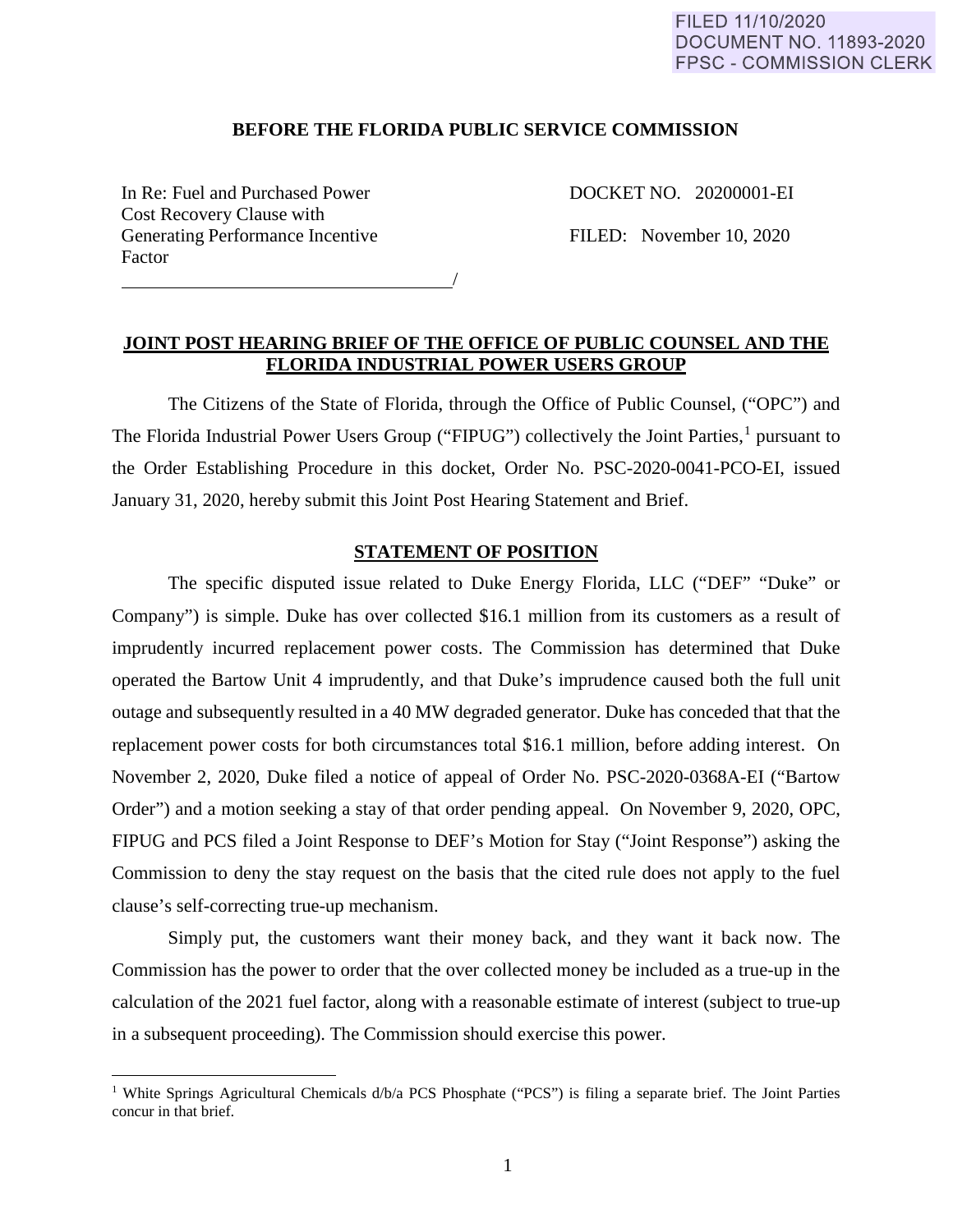- **ISSUE 1:** What action should be taken in response to Commission Order No. PSC-2020- 0368-FOF-EI regarding the Bartow Unit 4 February 2017 outage?
- **Joint Parties:** \*\*DEF should credit the 2021 fuel (along with a reasonable estimate of interest (subject to true-up in a subsequent proceeding)), to adjust for the prior overcollection of imprudently incurred replacement power costs emanating from the 2017 outage at Bartow Unit 4. \*\*

#### **Argument**

The customers of DEF respectfully request a return of the money they began overpaying in 2018. The Commission determined in the Bartow Order Duke's customers had incurred damages in the amount of \$16.1 million in replacement power costs, which DEF has recovered from those customers in its adjusted and updated fuel factor charges collected in 2019 and 2020. Bartow Order at 18-21; 55-56. These damages are comprised of two elements. \$11.1 million is attributable to the two-month period in 2017 when the entire Bartow unit was off-line. Another \$5 million is attributable to the 40 MW de-rating of the unit that began in May 2017 and continued until mid- 2019, and was occasioned by the installation of a pressure plate that limited the output of the unit pending a more permanent repair to Bartow's damaged steam generator. Bartow Order at 18-21; 55-56.

In the Spring of 2017, after DEF had experienced the two-month outage at its Bartow Unit 4 (Steam Turbine) and installed the power limiting pressure plate, the Commission approved a stipulation between DEF and customer representatives in which DEF agreed it would not seek to recover the then estimated \$11 million in replacement power costs associated with the outage. Instead, DEF agreed to record the estimated replacement fuel costs in an "over/under account" for future recovery in the fuel clause. This recovery occurred throughout the year [2](#page-1-0)019. TR  $356<sup>2</sup>$  DEF witness Menendez conceded that the "over/under account" preserved the Company's opportunity to recover the costs in a future period. TR 356-357. DEF's fuel factor calculations accordingly were lower in 2018 than its actual/estimated costs by \$10.9 million because the Company

 $\overline{a}$ 

<span id="page-1-0"></span><sup>&</sup>lt;sup>2</sup> Transcript references are to the transcript of the November 2, 2020 hearing in Docket No. 20200001-EI and shown as "TR \_\_."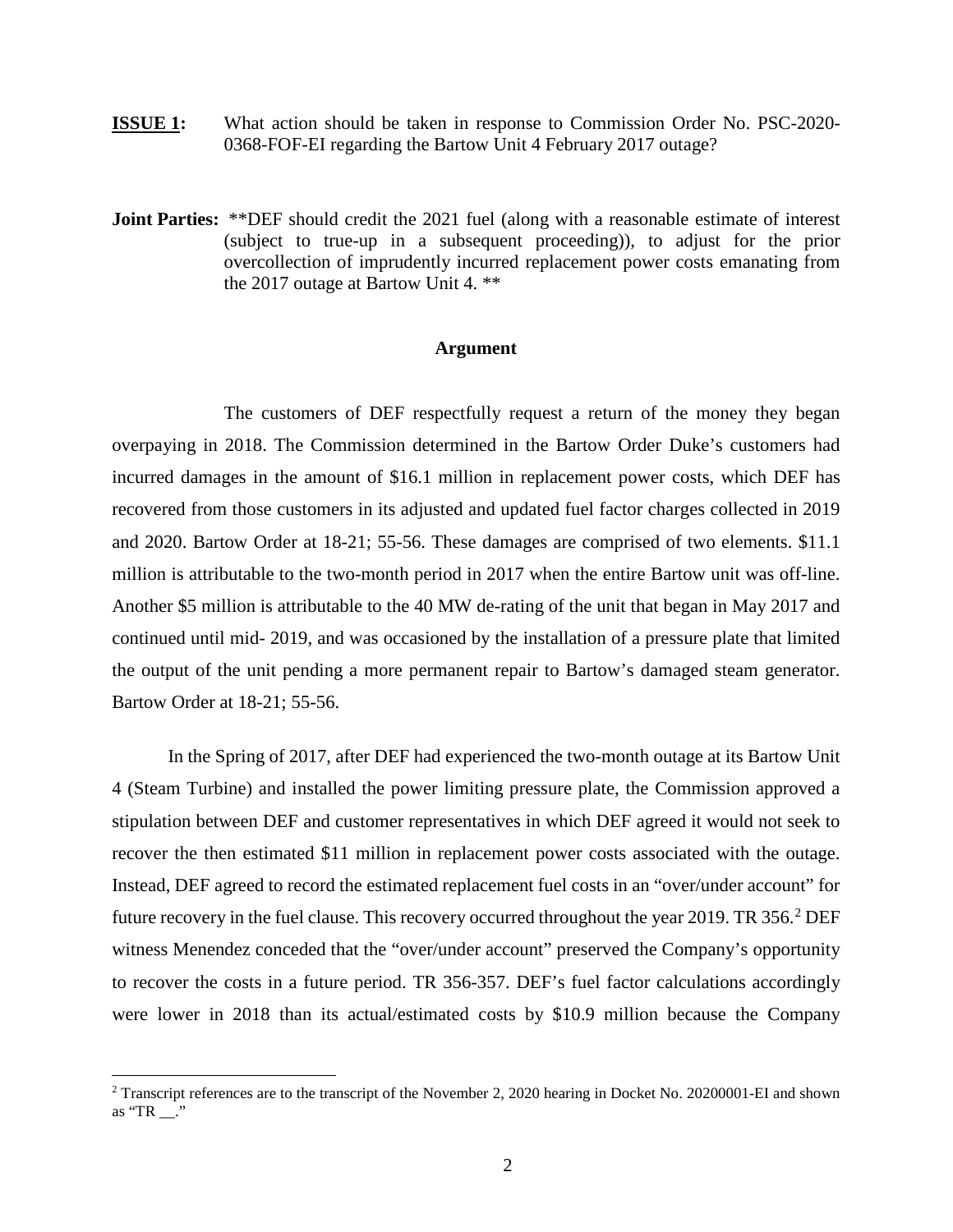accounted for the unrecovered costs in the "over/under account" and not through its fuel clause cost recovery mechanism.

DEF witness Menendez testified in the fuel clause hearing this year that the Company was able to submit the 2017 outage replacement costs for clause recovery one year later because of the availability of the "over/under account." He described the true-up function of the account in this manner:

The over/under account that is being referred to is otherwise known as the true-up balance, or the true-up variance.

\*\*\*

It is a variance between the revenues collected an [sic] the expense occurred [sic] in the clause account.

TR 355. This mechanism conclusively demonstrates that the fuel clause is self-correcting and adequately provides a mechanism for restoring the *status quo ante* on the chance that DEF may not have recovered the disputed replacement power costs addressed in the Bartow Order.

 As noted, the outage costs were not the only costs at issue in the Bartow Order. In 2018, Duke began charging customers for replacement power costs attributable to the de-rating of the Bartow Unit 4 (steam turbine) that was determined by the Commission to have resulted from the 40 MW de-rating of the Steam Turbine. The de-rating of the Bartow unit occurred from May 2017 to September 2019. Order No. PSC-2020-0368A-EI ("Bartow Order") at 56; TR 358-361 (Bernier stipulation). There was no evidence that the replacement power costs that were required because of the de-rating were ever recorded in the "over/under account" since these costs were apparently never withheld from recovery or separately identified by DEF. TR 362. Regardless, DEF collected this money from its customers with no Commission review until the conduct of the hearing that was referred to DOAH in 2019. These funds were ruled to be imprudently collected. Now DEF is seeking to retain for up to 2-3 more years funds that were never expressly approved or even considered by the Commission in a reasonableness or prudence determination until the vote on September 1, 2020 denying recovery. What's more, collections of the replacement power costs began in 2017 and largely ended in 2019. Witness Menendez acknowledged that, if the credit is not made in the 2021 cycle and a stay is granted, customers would likely not begin to see their money returned until 2023 at the earliest and their money would not be fully returned until the end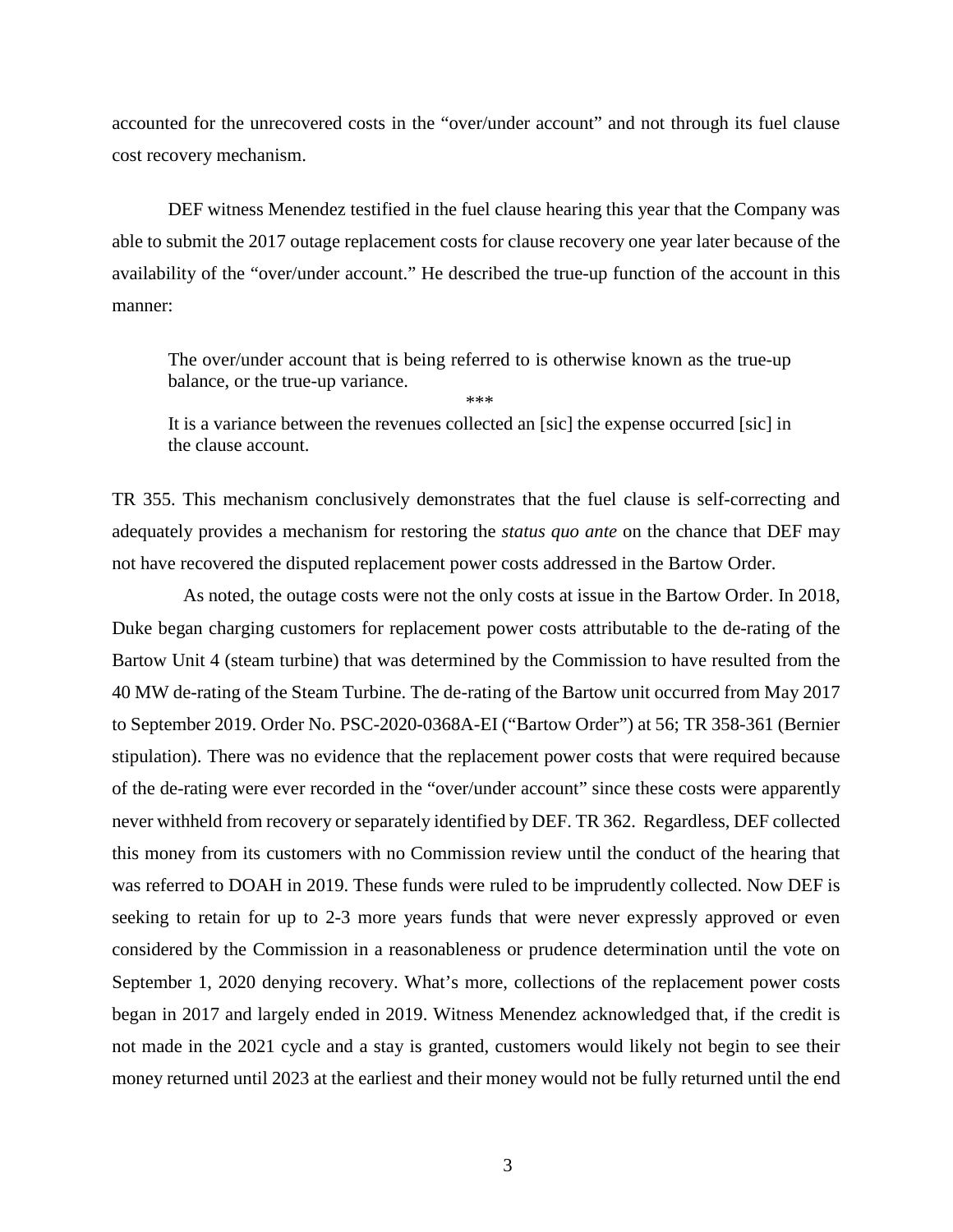of 2023 in the likely event DEF fails to convince the Supreme Court that its version of the conclusions of law can be supported by the 102 contrary findings of facts to which the Company agreed.

 As noted in the Joint Response, if a stay were to be granted (and it should not be), these customer dollars would not be restored until as much as five to six years after the customers originally began paying for the imprudently incurred costs. TR. 373 - 374. Of particular note is that 31% of the funds (related to de-rate costs) that the DEF asks the Commission to let it hold for another two to three years, have never been approved by the Commission as reasonable or prudent for recovery as replacement power costs. Customers have over-paid these Bartow outage and replacement power costs for years now and are entitled to a return of the funds now. As also noted in the Joint Response, the Consumers are willing to stipulate, if necessary, to accommodate the return of long overdue customer funds.<sup>[3](#page-3-0)</sup> In short, there is no reason for the Commission to not direct that the 2021 fuel factor reflect the credit of \$16.1 million. A reasonable estimate of interest can be added now and later adjusted in the true-up process, if necessary.

For the reasons stated herein and in the Joint Response, the Commission should expedite the return of long overdue overcollections of imprudently incurred replacement power costs.

- **ISSUE 11:** What are the appropriate projected total fuel and purchased power cost recovery amounts for the period January 2021 through December 2021?
- **Joint Parties:** \*\*The fuel cost recovery factors for 2021 should reflect an adjustment for the overcollection of \$16.1 million (along with a reasonable estimate of interest (subject to true-up in a subsequent proceeding)) in imprudently incurred replacement power costs emanating from the 2017 outage at Bartow Unit 4.\*\*

 $\overline{a}$ 

<span id="page-3-0"></span><sup>&</sup>lt;sup>3</sup> The Consumers are willing to stipulate, if necessary (and we think it is not given the self-correcting true-up nature of the fuel clause), that DEF would be able to credit the clause with the \$16.1 million (plus interest) for 2021 fuel factor purposes and correspondingly debit the "over/under account" in the same amount so that *if* DEF prevails on appeal, the process can be reversed and the "over/under account" would be credited and the fuel factor would be debited by the amount ordered collected from customers.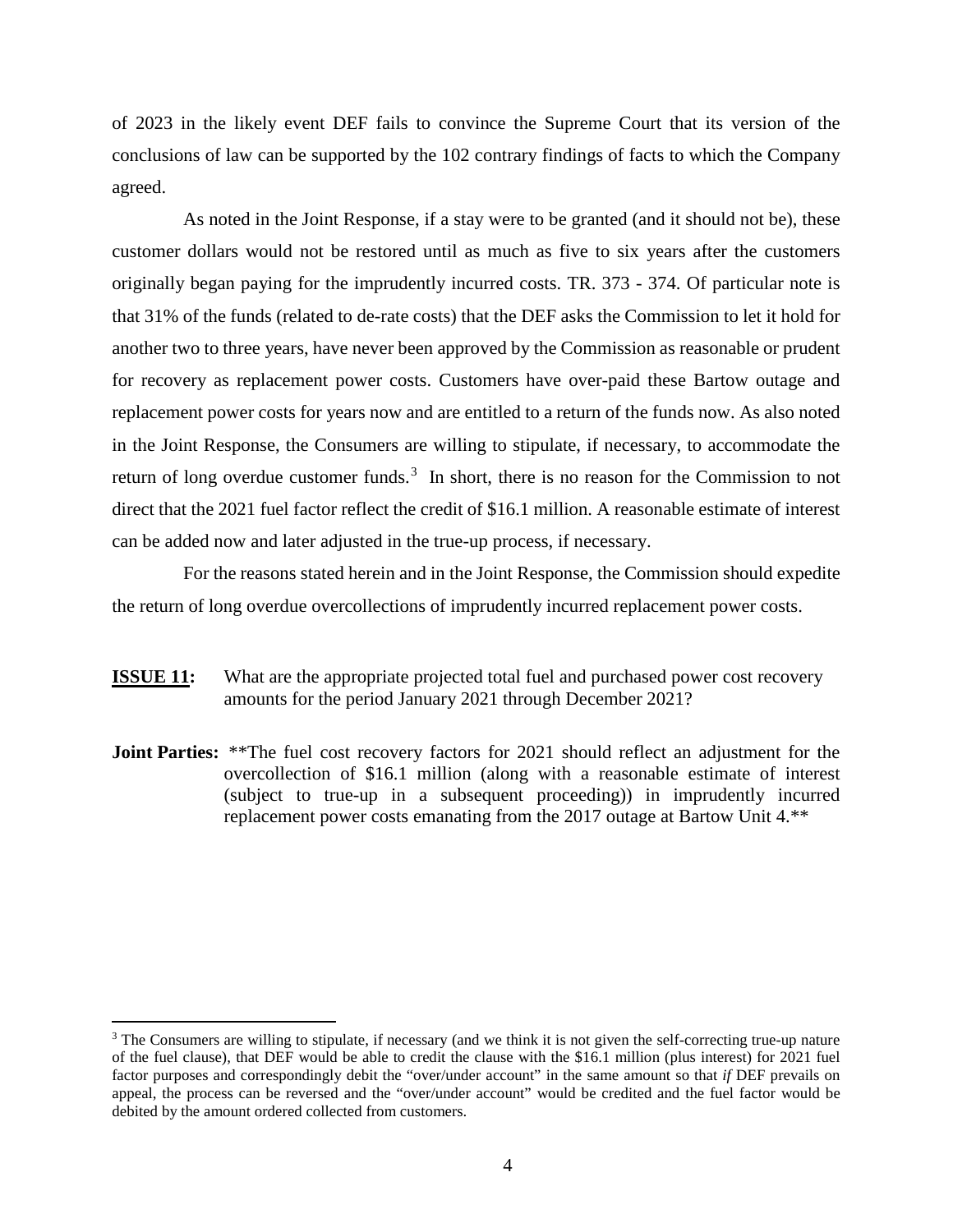### **Argument**

See argument on Issue 1B. This issue is a fallout issue that should reflect an adjustment for the overcollection of \$16.1 million (plus reasonable interest) in imprudently incurred replacement power costs emanating from the 2017 outage at Bartow Unit 4.

- **ISSUE 18:** What are the appropriate projected net fuel and purchased power cost recovery and Generating Performance Incentive amounts to be included in the recovery factor for the period January 2021 through December 2021?
- **Consumers:** \*\*The net fuel and purchased power cost recovery and Generating Performance Incentive amounts included in the recovery factor for 2021 should reflect an adjustment for the overcollection of \$16.1 million (along with a reasonable estimate of interest (subject to true-up in a subsequent proceeding)) in imprudently incurred replacement power costs emanating from the 2017 outage at Bartow Unit 4.\*\*

### **Argument**

See argument on Issue 1B. This issue is a fallout issue that should reflect an adjustment for the overcollection of \$16.1 million (plus reasonable interest) in imprudently incurred replacement power costs emanating from the 2017 outage at Bartow Unit 4.

- **ISSUE 20:** What are the appropriate levelized fuel cost recovery factors for the period January 2021 through December 2021?
- **Consumers:** \*\*The levelized fuel cost recovery factors for the period January 2021 through December 2021 should reflect an adjustment for the overcollection of \$16.1 million (along with a reasonable estimate of interest (subject to true-up in a subsequent proceeding)) in imprudently incurred replacement power costs emanating from the 2017 outage at Bartow Unit 4.\*\*

### **Argument**

See argument on Issue 1B. This issue is a fallout issue that should reflect an adjustment for the overcollection of \$16.1 million (plus reasonable interest) in imprudently incurred replacement power costs emanating from the 2017 outage at Bartow Unit 4.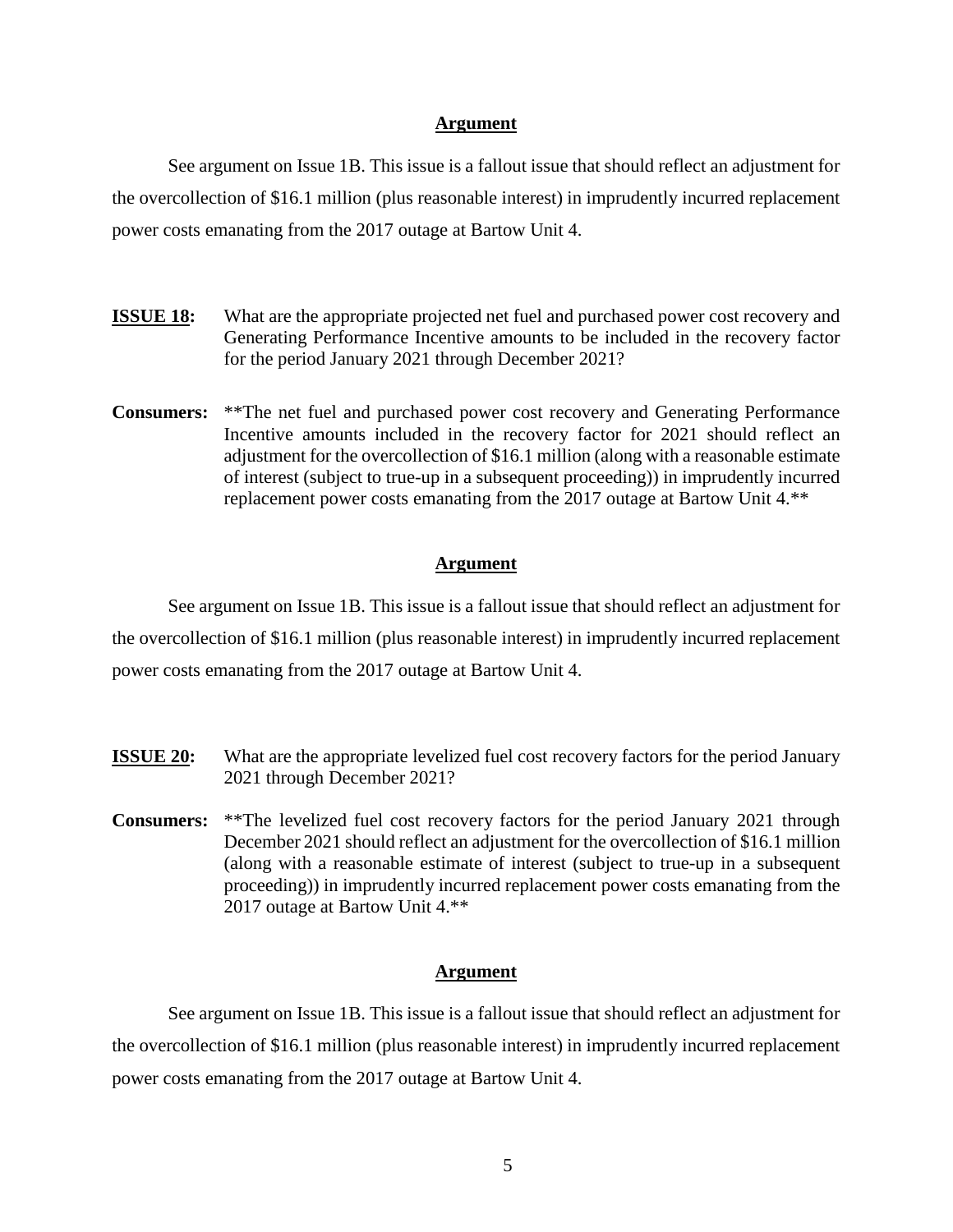- **ISSUE 22:** What are the appropriate fuel cost recovery factors for each rate class/delivery voltage level class adjusted for line losses?
- **Consumers:** \*\*The allocation of fuel cost recovery factors for each rate class/delivery voltage level class adjusted for line losses should reflect an adjustment for the overcollection of \$16.1 million (along with a reasonable estimate of interest (subject to true-up in a subsequent proceeding)) in imprudently incurred replacement power costs emanating from the 2017 outage at Bartow Unit 4.\*\*

# **Argument**

See argument on Issue 1B. This issue is a fallout issue that should reflect an adjustment for the overcollection of \$16.1 million (plus reasonable interest) in imprudently incurred replacement power costs emanating from the 2017 outage at Bartow Unit 4.

**ISSUE 36:** Should this docket be closed?

**Consumers:** \*No. The docket should remain open until any action approved, if at all, by the Commission is completed satisfactorily.\*

Dated this 10th day of November 2020.

Respectfully submitted,

*/s/ Jon C. Moyle*  Jon C. Moyle, Jr. Karen A. Putnal Moyle Law Firm, P.A. 118 North Gadsden Street Tallahassee, Florida 32301 [jmoyle@moylelaw.com](mailto:jmoyle@moylelaw.com) [kputnal@moylelaw.com](mailto:kputnal@moylelaw.com)

*Attorneys for the Florida Industrial Power Users Group*

JR Kelly Public Counsel /s/ *Charles J Rehwinkel* Charles J. Rehwinkel Deputy Public Counsel Office of Public Counsel c/o The Florida Legislature 111 West Madison Street, Rm 812 Tallahassee, FL 32399-1400

Attorneys for Citizens of Florida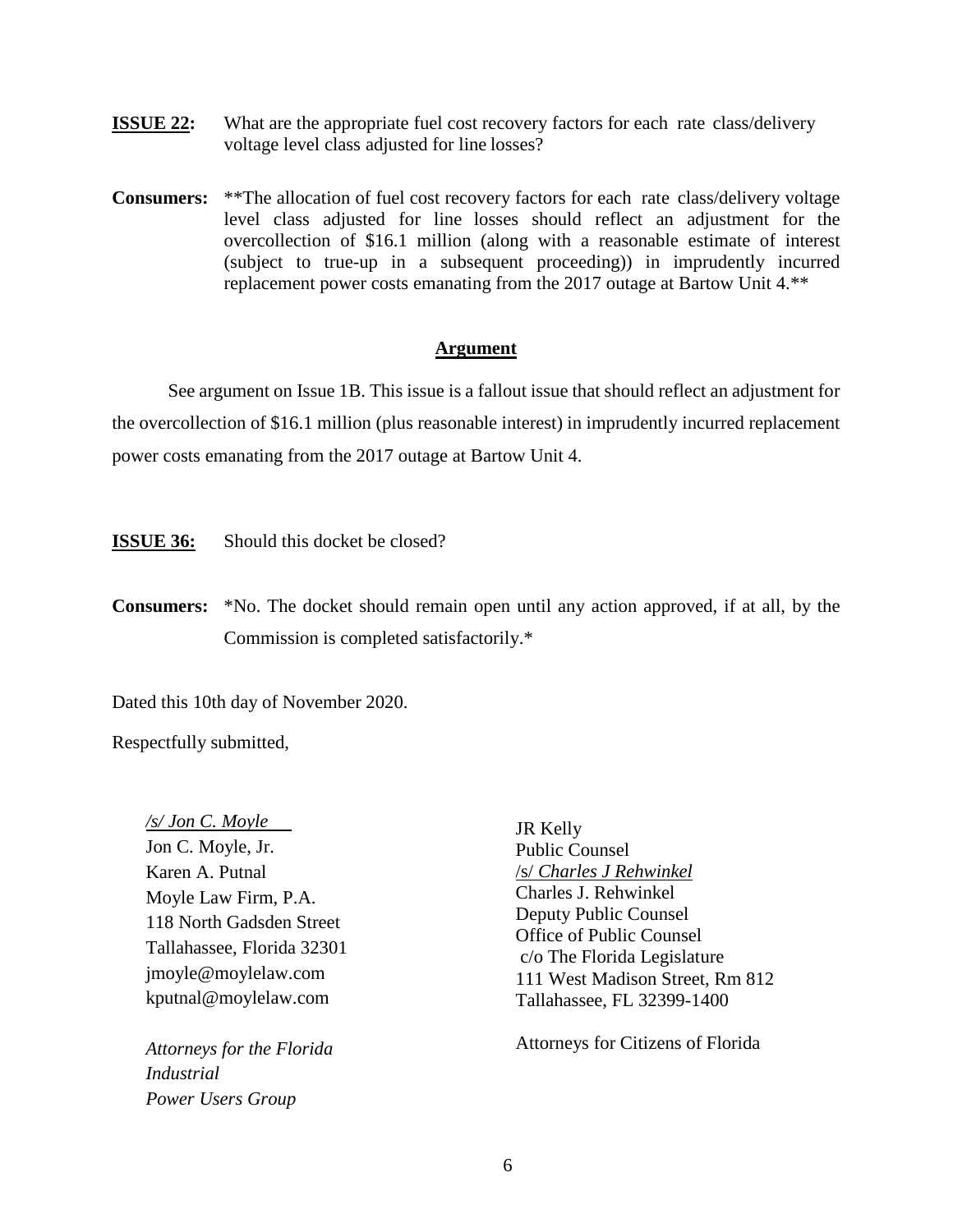# **CERTIFICATE OF SERVICE Docket No. 20200001-EI**

**I HEREBY CERTIFY** that a true and correct copy of the foregoing Joint Parties' Brief has been furnished by electronic mail on this 10th day of November 2020, to the following:

Ausley Law Firm James Beasley Jeffrey Wahlen Malcolm Means P.O. Box 391 Tallahassee, FL 32302 [jbeasley@ausley.com](mailto:jbeasley@ausley.com)  [jwahlen@ausley.com](mailto:jwahlen@ausley.com)  [mmeans@ausley.com](mailto:mmeans@ausley.com)

Duke Energy Matthew R. Bernier 106 E. College Ave., Ste. 800 Tallahassee, FL 32301 matthew.bernier@dukeenergy.com

Florida Power & Light Company Kenneth A. Hoffman 134 W. Jefferson St. Tallahassee, FL 32301 [Kenneth.Hoffman@fpl.com](mailto:ken.hoffman@fpl.com)

Shutts Law Firm Daniel Nordby Daniel Hernandez Alyssa Cory 215 S. Monroe Street, Suite 804 Tallahassee FL 32301 acory@shutts.com dhernandez@shutts.com dnordby@shutts.com

Beggs Law Firm Steven R. Griffin P.O. Box 12950 Pensacola, FL 32591 [srg@beggslane.com](mailto:srg@beggslane.com)

Florida Industrial Power Users Group Jon C. Moyle, Jr. Myndi Qualls c/o Moyle Law Firm, PA 118 N. Gadsden St. Tallahassee, FL 32301 [jmoyle@moylelaw.com](mailto:jmoyle@moylelaw.com) [mqualls@moylelaw.com](mailto:mqualls@moylelaw.com)

Florida Public Utilities Co. Mike Cassel 208 Wildlight Ave. Yulee FL 32097 [mcassel@fpuc.com](mailto:mcassel@fpuc.com)

Gunster Law Form Beth Keating 215 S. Monroe St., Ste. 601 Tallahassee, FL 32301 [bkeating@gunster.com](mailto:bkeating@gunster.com)

Duke Energy Dianne M. Triplett 299 First Ave. N. St. Petersburg, FL 33701 [dianne.triplett@duke-energy.com](mailto:dianne.triplett@duke-energy.com)

Florida Power & Light Company Maria Moncada David Lee Jason Higgibontham 700 Universe Blvd. Juno Beach, FL 33408 [maria.moncada@fpl.com](mailto:maria.moncada@fpl.com) [david.lee@fpl.com](mailto:david.lee@fpl.com) jason.higginbotham@fpl.com

Gulf Power Company Russell A. Badders C. Shane Boyett One Energy Place Pensacola, FL 32520 [russell.badders@nexteraenergy.com](mailto:russell.badders@nexteraenergy.com) [charles.boyett@nexteraenergy.com](mailto:charles.boyett@nexteraenergy.com)

PCS Phosphate James W. Brew Laura W. Baker c/o Stone Law Firm 1025 Thomas Jefferson St., NW 8th Floor, W. Tower Washington, D.C. 20007 [jbrew@smxblaw.com](mailto:jbrew@smxblaw.com) [lwb@smxblaw.com](mailto:lwb@smxblaw.com)